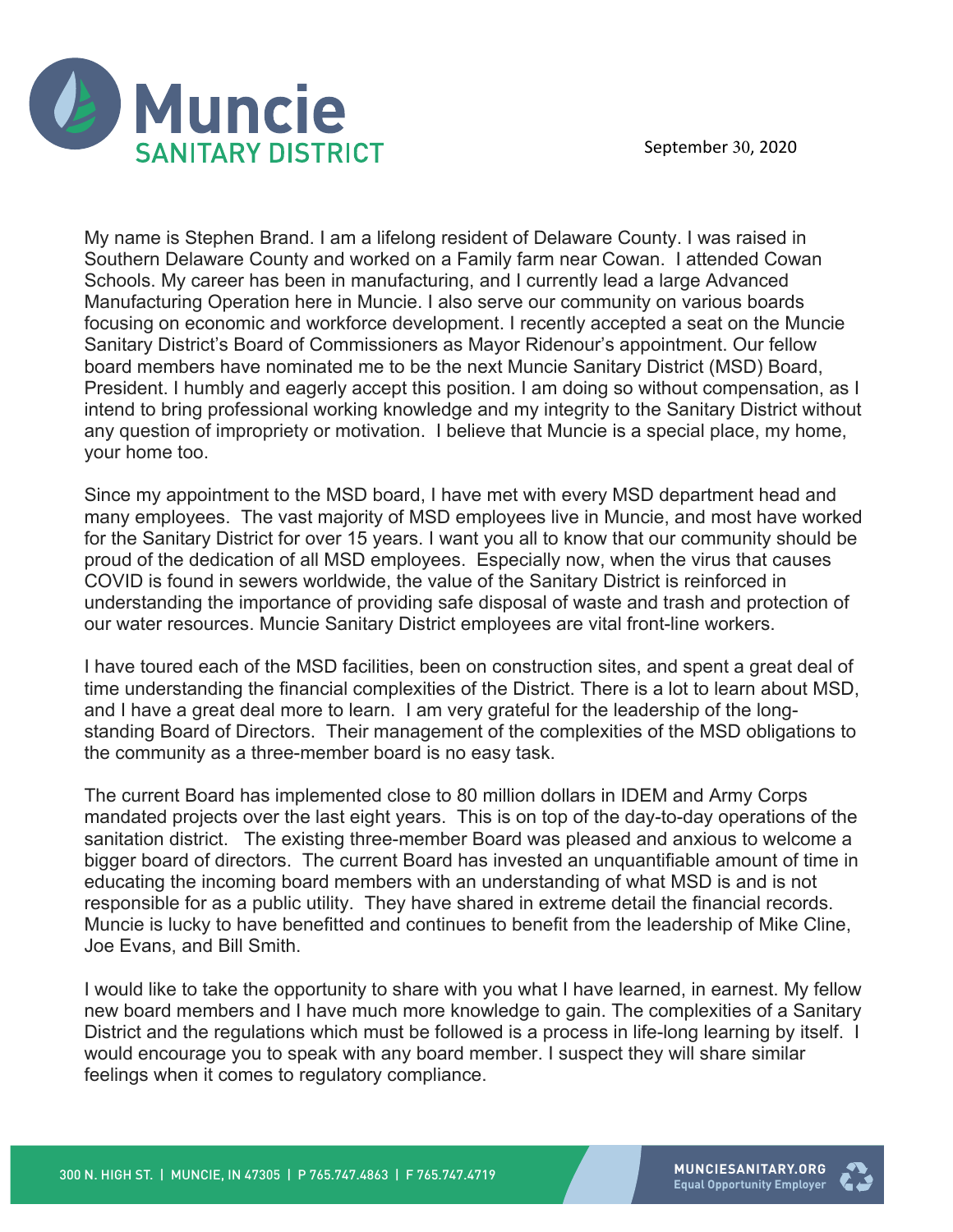One thing that I have learned that jumps out to me is that the City has a limited role in the dayto-day financial affairs and operations of the District. The Sanitary District is not a part of the City government. It is autonomous in its work activities and financial expenditures.

Statutes for this Sanitary District is a separate political subdivision but partners with the city. City Council approves a small portion of the overall Sanitary District's budget yearly. This is a tax that is specifically for the sanitation department. The City issues checks on behalf of the Sanitary District. The Mayor and Controller are involved when the Sanitary District secures bonded funds to ensure fiscal oversight. The City and Muncie Sanitary District share certain Human Resource services. The Mayor has the authority to remove Sanitary District Board members through a public trial process reserved for extreme extraneous misconduct.

I am confident with us sharing our knowledge of the inner workings of MSD. Our community will re-instill its faith and trust in the Muncie Sanitary District. I would encourage everyone to visit the MSD website www.munciesanitary.org or follow MSD on Facebook.

The Muncie Sanitary District was created under Indiana State law by the action of an Ordinance of the City of Muncie, Indiana, adopted in 1968. The District is managed under the provisions of Indiana Code 36-9-25. It is governed by a five-person Board of Sanitary Commissioners, which acts as both the Executive Body and Fiscal Body of the Muncie Sanitary District.

The District has the power to enact Ordinances which provide the rules and procedures that the District follows in providing services to the public served by the District. The District also establishes user fees for the services it provides for the upkeep of the sanitary and storm sewers. These user fees are not tied to the tax for sanitation (trash pick-up).

Indiana Code 36-9-25 established several Sanitary Districts in Indiana. This may not be the most exciting read, but worth your time if you wish to understand the full extent of the Muncie Sanitary District. The Mayor appoints the Board of Commissioners. The Board must have a balance of both Democrats and Republicans. When the City has a City Engineer, that person occupies a seat on the Board by nature of this position. The board terms are for four years and are staggered to avoid a complete turnover in any year.

The Sanitary District is divided into Sanitation (Trash), Sewer Maintenance (upkeep of the sewers and storm pipes), Wastewater Plant (sewage treatment), Bureau of Water Quality (industrial water pre-treatment and water surveillance), Stormwater Management (rainwater and construction site compliance), Engineering (design and inventory of the entire sewer and storm collection system) and Sewage billing.

The Sanitary District operates from four different revenue streams:

1. Through a tax for sanitation (trash). City Council controls this tax.

2. A sewage discharge fee that is based on the amount of domestic water used by every address that is within the MSD service area.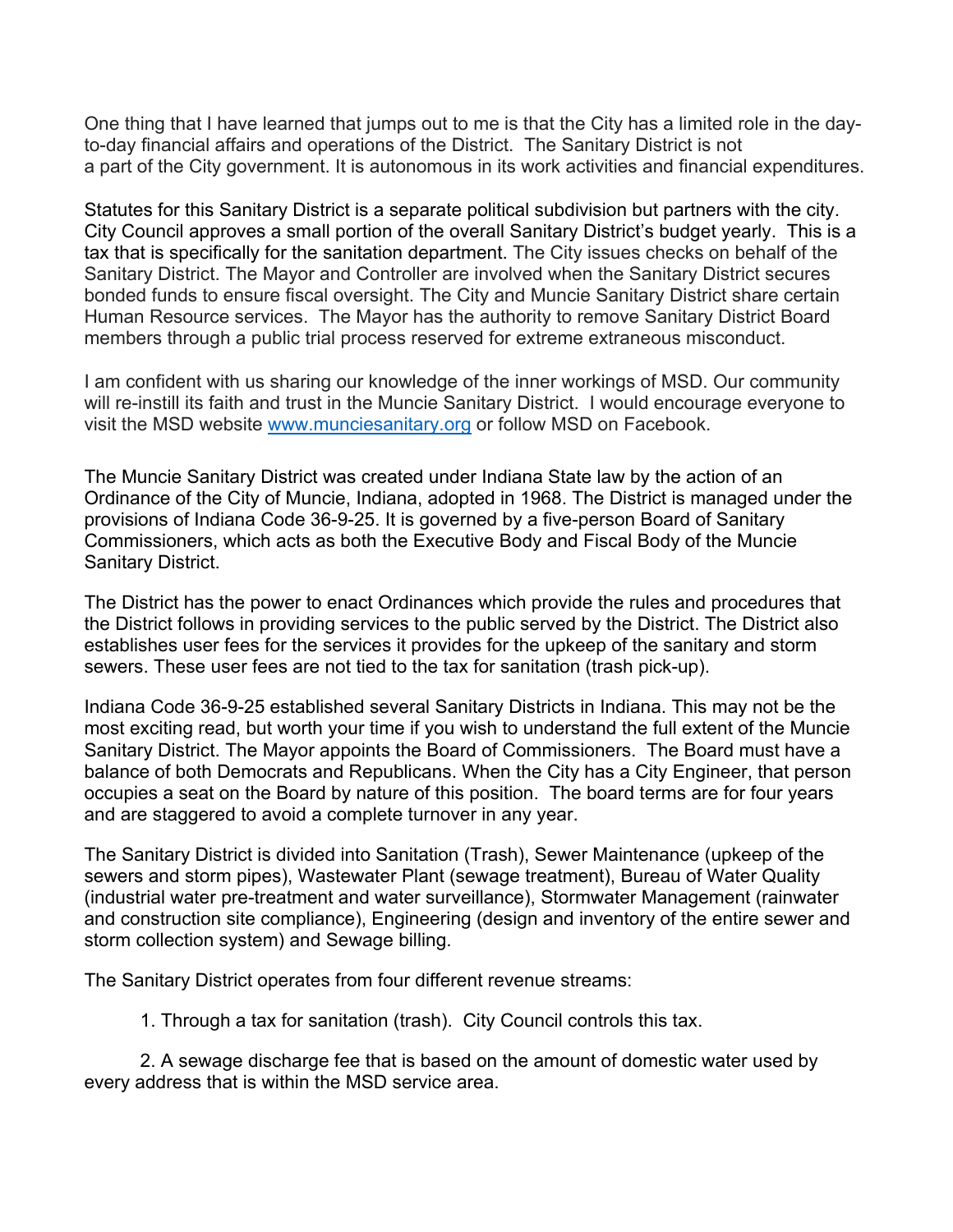3. A stormwater fee. This fee is levied based on how much hard or impervious pavement surface is on each and every piece of commercial property within the District boundaries. Residential fees are a set rate per property. Delaware County and Yorktown set their own rates.

4. The processing of wastewater from surrounding wastewater districts. These districts establish their sewer rates. The Sanitary District establishes a wholesale rate with these wastewater districts to process their wastewater. The Muncie Sanitary does not provide trash pick-up, nor does it provide sewer maintenance services for these outlying wastewater districts.

The Sanitary District has about 135 proud and dedicated employees that are serving approximately 24,500 customers, not including the homes within the outlying wastewater districts.

As the new MSD board president, I will be working in concert with the other board members to continue to maintain the trust of this public utility. All board members agree that the Sanitary District is here to serve its customers and leave the Community better off with each of our projects.

We will soon:

- 1. Institute **code of ethics** by which all employees must follow when conducting MSD business. The code will reinforce honesty and integrity in the ranks. It is anticipated that this code of conduct will require each MSD employee to have ethics training at least twice per year. The training should take about  $\frac{1}{2}$  an hour per session. Each employee will be required to sign an oath acknowledging their receipt and understanding of the Code of Conduct & Ethics as a condition of employment.
- 2. Confidentiality agreements will be required by anyone holding sensitive information. Examples are Finance, Human Resources, and IT.
- 3. Conduct an audit of MSD policies and operational efficiencies to determine if old practices warrant reform or restructuring. This will not be a financial audit.
- 4. Establish an advisory board as necessary to help the MSD board of director's abilities to best serve the district customers.
- 5. Determine if MSD should initiate customer care training for MSD employees.

The Muncie Sanitary District has many mandates that it must comply with by federal and state law. These mandates establish the Sanitary District's moral obligation to safeguard and protect the White River and its feeding tributary streams. The White River is Muncie's longest and most continuous economic engine. The White River is one of Muncie's drinking water sources, place of recreation, and the center of future

economic quality of place. The river is used by all races, genders, ages, religions, and income classes.

MSD always has, and it will continue to be focused on the quality of place of Muncie and its service area by mission, mandate, desire, and dedication. Be it clean water, clean streets, sewage treatment, trash pick-up, or all hands-on deck in any emergency crisis as has been demonstrated many times in the past. The Muncie Sanitary District Board of Directors and its